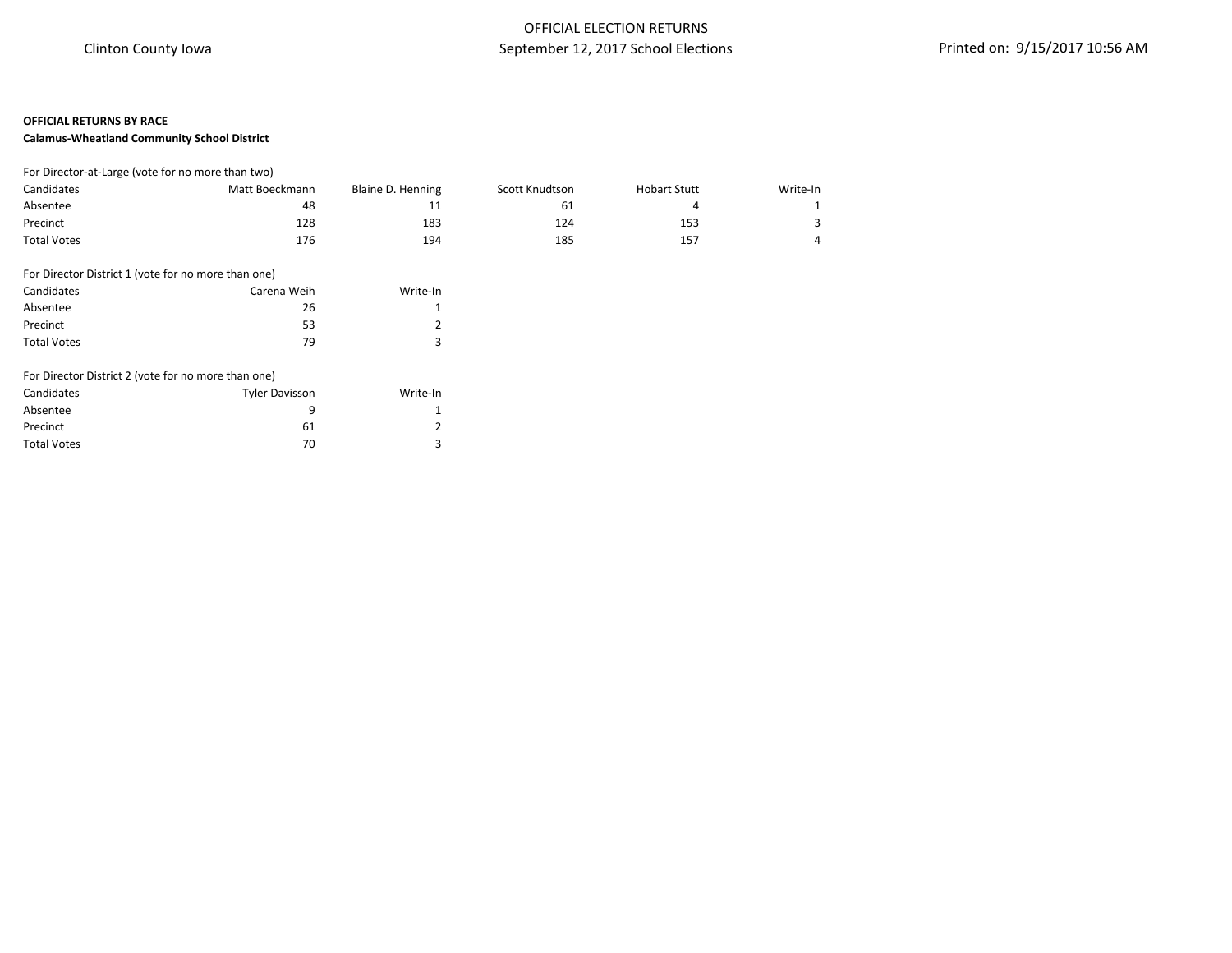### **Camanche Community School District**

| For Director-at-Large (vote for no more than three) |                     |               |          |          |  |
|-----------------------------------------------------|---------------------|---------------|----------|----------|--|
| Candidates                                          | <b>Todd Gravert</b> | Stacy Kinkaid | Peg Wolf | Write-In |  |
| Absentee                                            |                     |               |          |          |  |
| Precinct                                            | 78                  | 107           | 80       | 4        |  |
| <b>Total Votes</b>                                  | 83                  | 112           | 85       | д        |  |

#### For Director-at-Large, to fill vacancy (vote for no more than one)

| Candidates         | Michael Dunn | Write-In |
|--------------------|--------------|----------|
| Absentee           | 5            |          |
| Precinct           | 95           |          |
| <b>Total Votes</b> | 100          |          |

### Eastern Iowa Community College District VI (vote for no more than one)

| Candidates         | Lori Freudenberg | Write-In |
|--------------------|------------------|----------|
| Absentee           | 5                |          |
| Precinct           | 82               |          |
| <b>Total Votes</b> | 87               |          |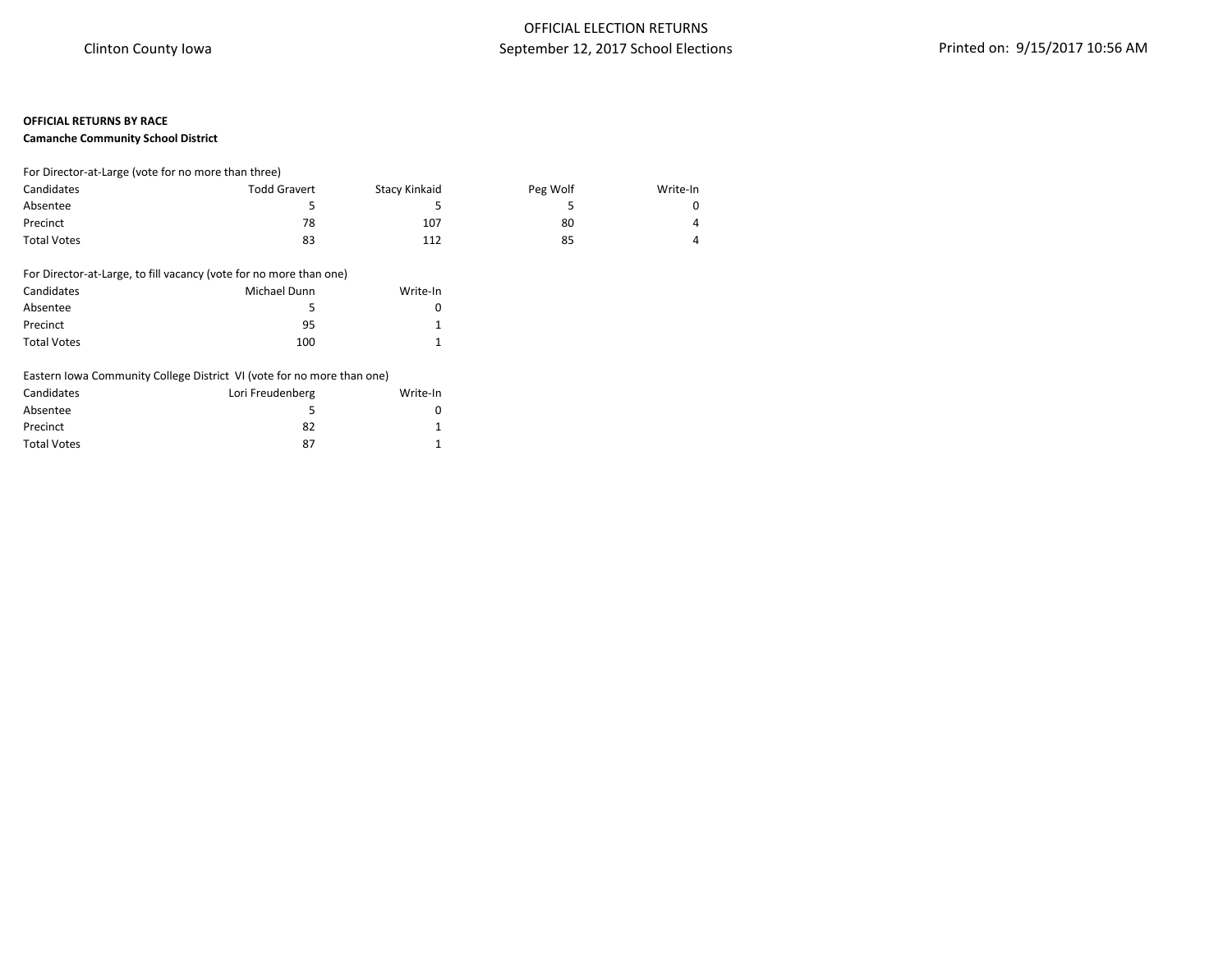### **Central Community School District**

## For Director-at-Large (vote for no more than two)

| Candidates         | Geoffry T. Blandin | Angela Rheingans | Write-In |
|--------------------|--------------------|------------------|----------|
| Absentee           |                    |                  |          |
| Precinct           | 101                | 105              |          |
| <b>Total Votes</b> | 102                | 108              |          |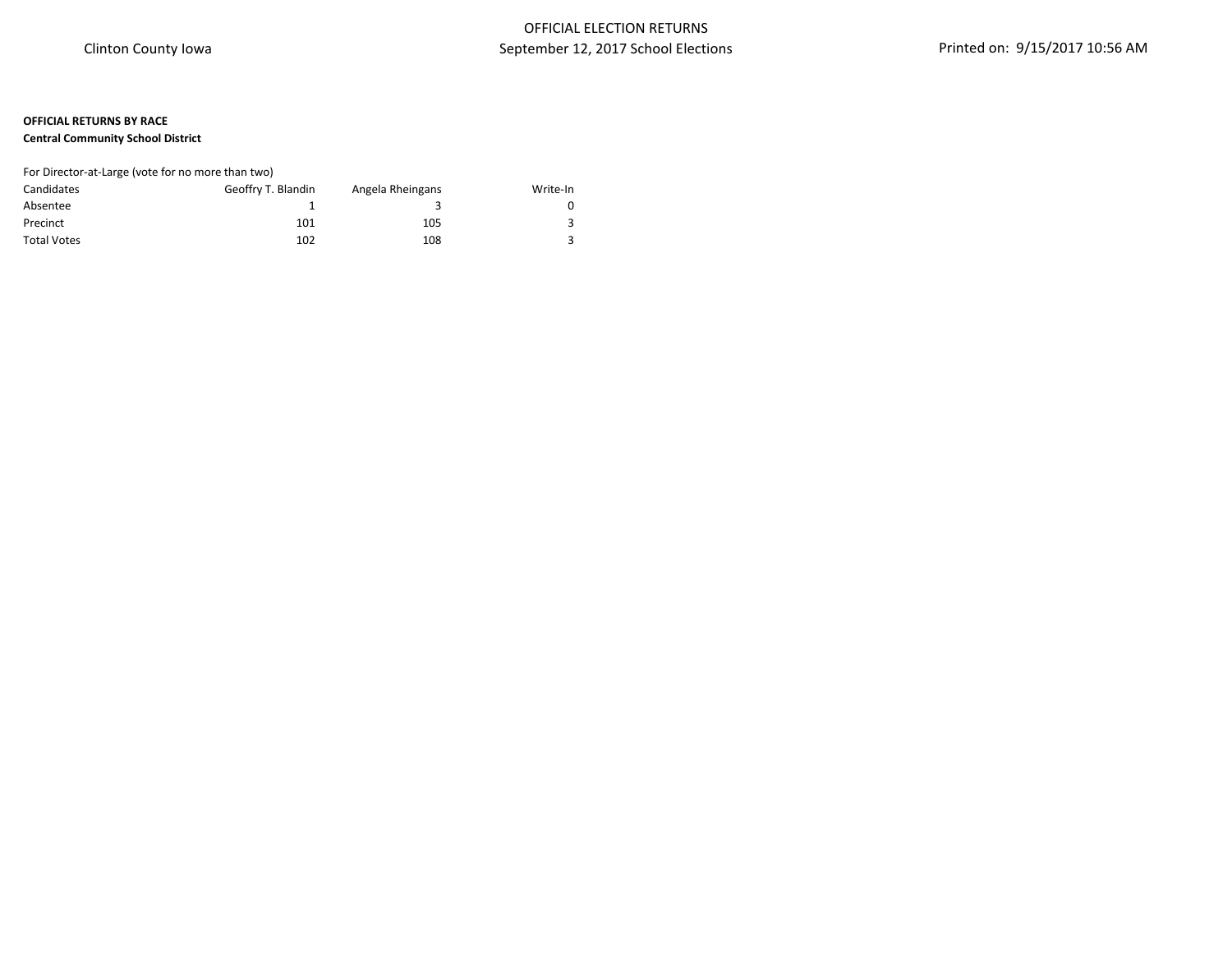### **Clinton Community School District**

| Candidates         | Scott Bengtson | Eric Gettes | Michael House | Ann Reed | Missey Sullivan-Pope | Write-In: Jack Wenzel | Write-In |
|--------------------|----------------|-------------|---------------|----------|----------------------|-----------------------|----------|
| Absentee           | 101            | ᆂᆂ          |               | 125      | 90                   |                       |          |
| Precinct           | 539            | 601         | 394           | 731      | 583                  | 181                   |          |
| <b>Total Votes</b> | 640            | ∕ 10        | 469           | 856      | 67.                  | 195<br><b></b>        |          |

### For Director-at-Large, to fill vacancy (vote for no more than one)

| Candidates         | Mike Pelham | Write-In: Jack Wenzel | Write-In |
|--------------------|-------------|-----------------------|----------|
| Absentee           | 107         | 20                    |          |
| Precinct           | 564         | 149                   | 6        |
| <b>Total Votes</b> | 671         | 169                   | q        |

#### Eastern Iowa Community College District VI (vote for no more than one)

| Candidates         | Lori Freudenberg | Write-In |
|--------------------|------------------|----------|
| Absentee           | 58               |          |
| Precinct           | 310              |          |
| <b>Total Votes</b> | 368              | 8        |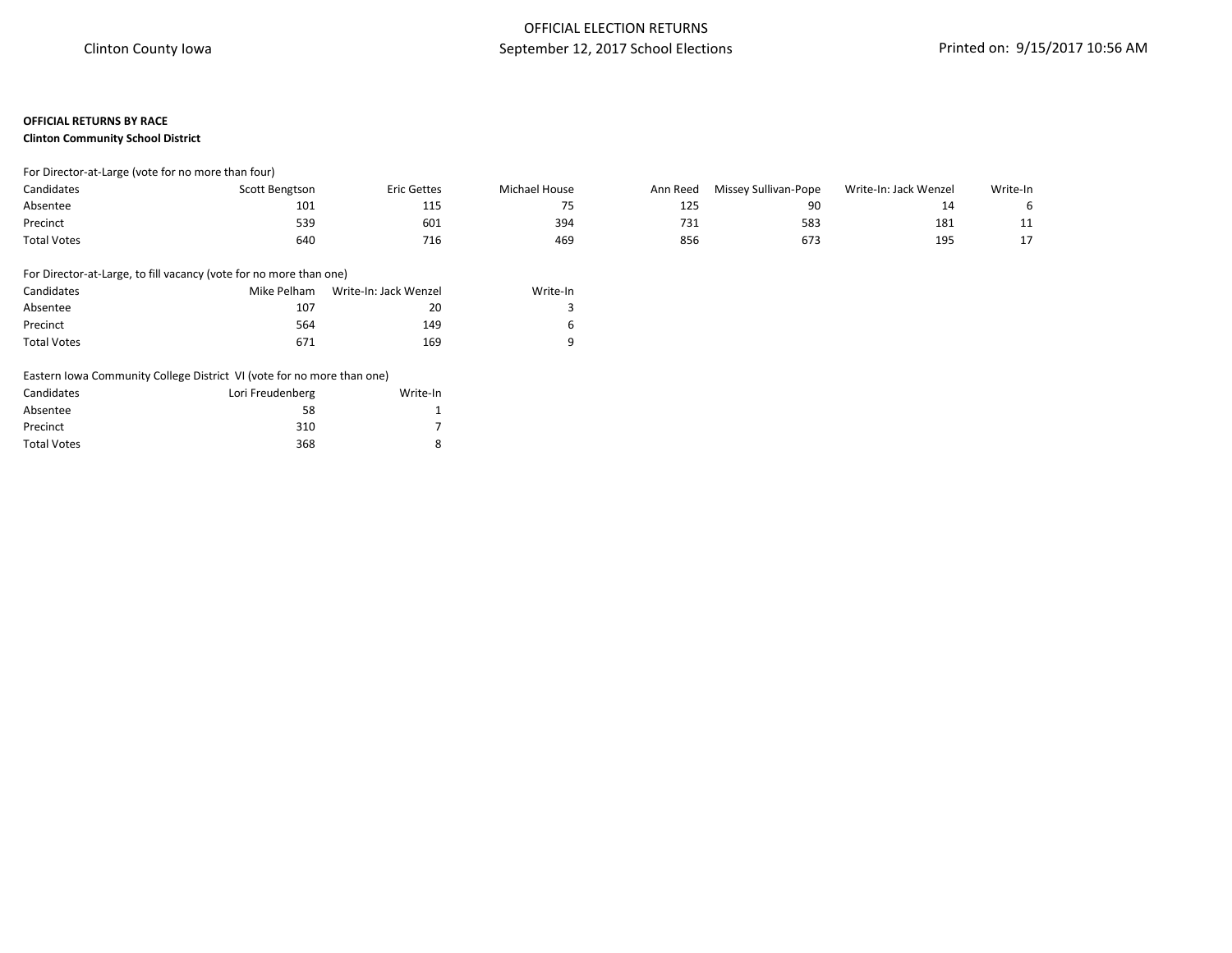### **Delwood Community School District**

| For Director District 3 (vote for no more than one) |                             |          |
|-----------------------------------------------------|-----------------------------|----------|
| Candidates                                          | <b>Bree Suthers Kilburg</b> | Write-In |
| Absentee                                            | 2                           | 0        |
| Precinct                                            | 66                          | 1        |
| <b>Total Votes</b>                                  | 68                          | 1        |
|                                                     |                             |          |
| For Director District 4 (vote for no more than one) |                             |          |
| Candidates                                          | Lyndsey Eberhart            | Write-In |
| Absentee                                            | 1                           | 0        |
| Precinct                                            | 64                          | 1        |
| <b>Total Votes</b>                                  | 65                          | 1        |
|                                                     |                             |          |
| For Proposition "B"                                 | <b>YES</b>                  | NO.      |
| Absentee                                            | 2                           | 2        |
| Precinct                                            | 52                          | 15       |
| <b>Total Votes</b>                                  | 54                          | 17       |